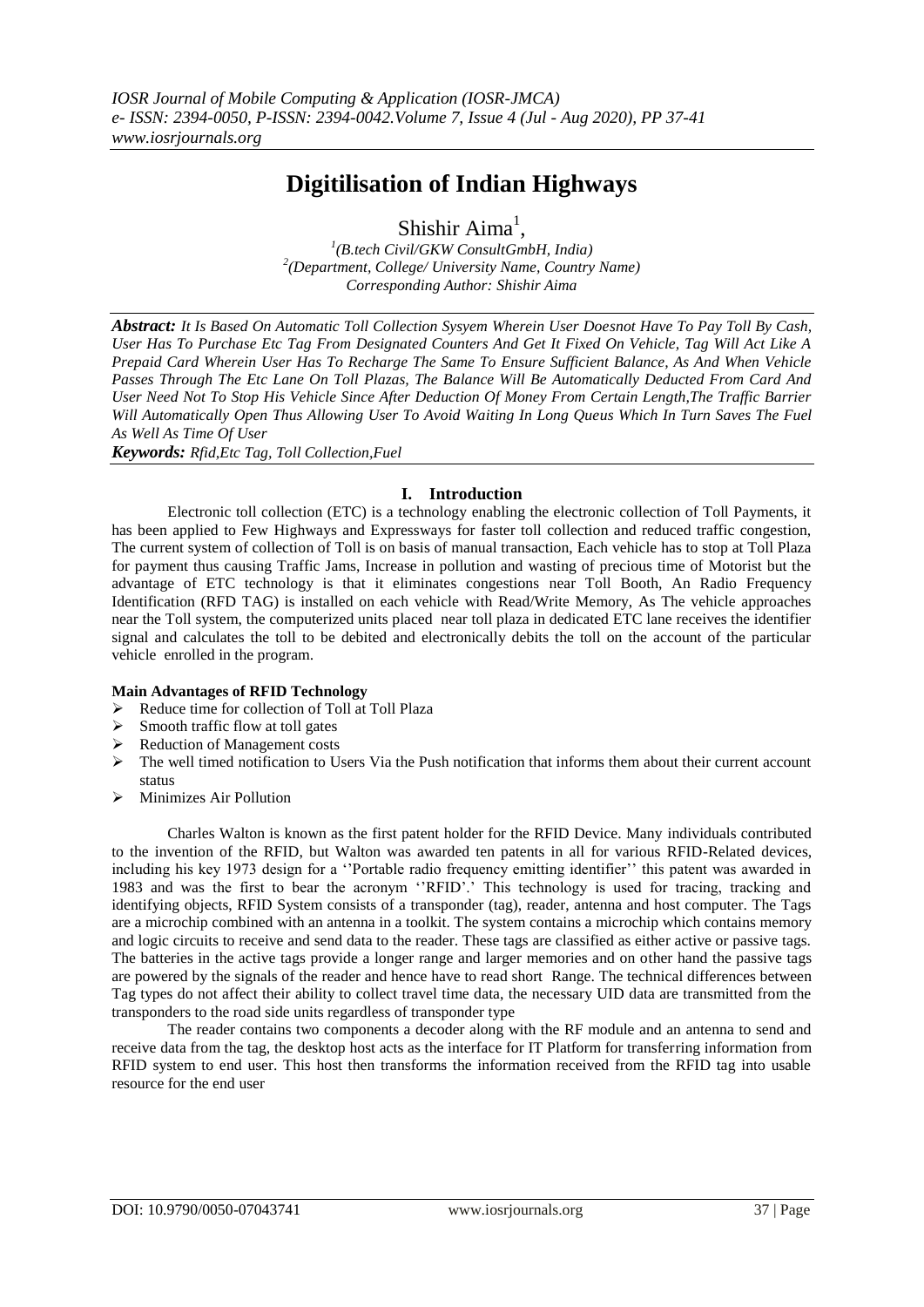

# **RFID TAG**

A basic RFID system consists of three components:

- I. An antenna
- II. A transceiver with decoder
- III. A transponder electronically programmed with unique information

Automatic vehicle identification tags can be further broken down into distinct tag types based on the degree to which they can be programmed and the type of power source

**TYPE-1:** The information stored in these tags is fixed (read-only) and the tags do not have processing capabilities

**TYPE-11**: These tags contain an updateable (Read/Write) area on which the antenna/reader may encode information such as point of Entry, Date/time of passage

**TYPE-111:** Smart tags are used in conjunction with an in lane RF antenna/reader to communicate identifying information about vehicle, customer and account balance information to the toll system. Some portions of the tag information are fixed such as vehicle and customer while others are updateable such as balance information, the smart Tags contain a Microprocessor, which maintains account Balance information that is updated each time the smart card is used



#### **How it Works**

The vehicle fitted with ETC Tag contains a unique ID, the tag gives out RF signals. When vehicle reaches the entrance of the toll booth the RFID receiver Detects these signals with the help of sensors, the signals are then passed to controlling device. The reader receives the signal then the data is sent over to COM port of the connected device via the USB cable. With the help of COM port the data is transferred to the mobile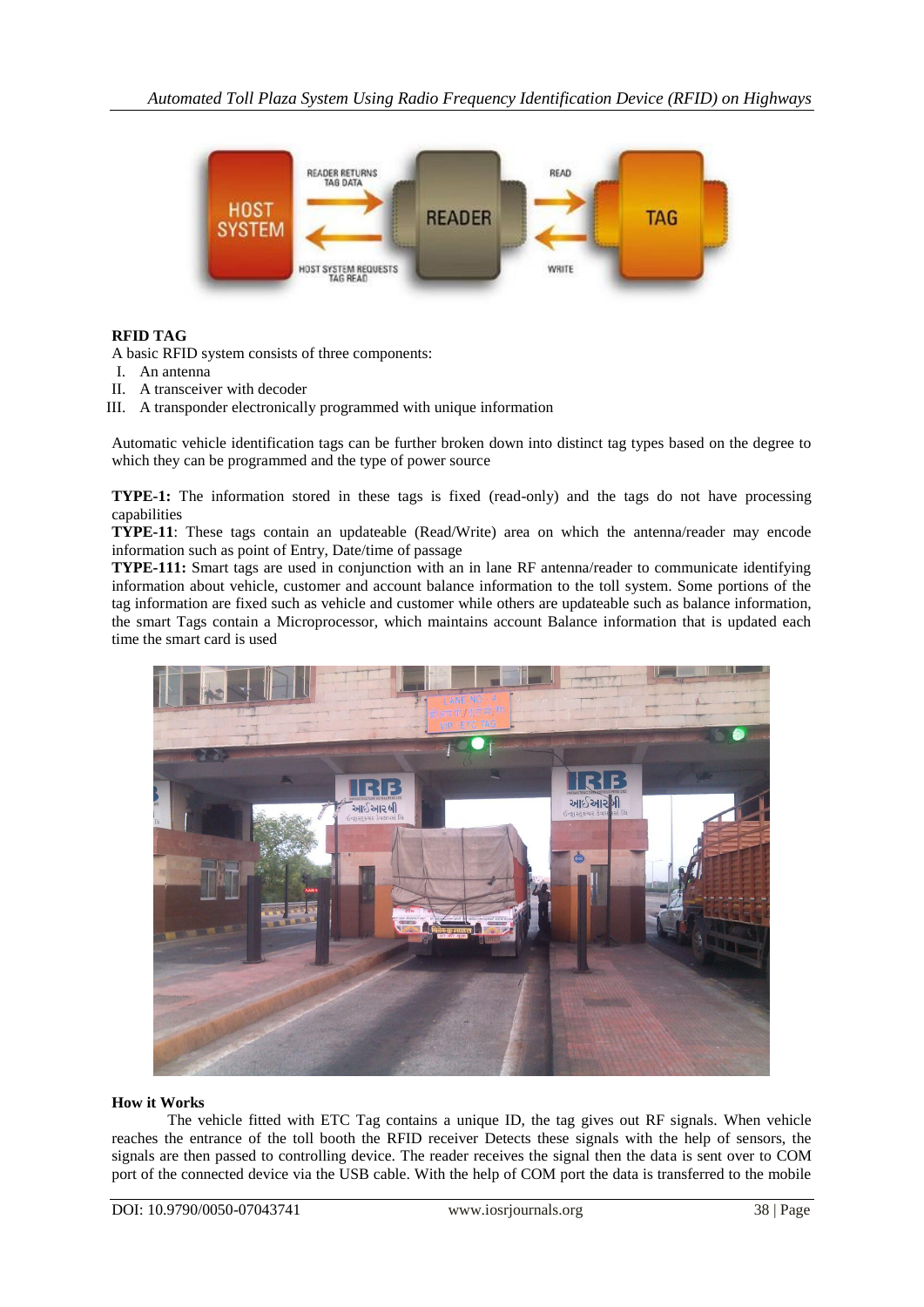device or laptop. The front-end software developed will display the details of the vehicle owner's account on the screen .information such as Name, Date, time, total balance will be stored in data base. A detailed screen will be prepared from the information retrieved from data base that gives a complete description of owners account. By the end of the month the system will give the bill and the total amount pending of the user for the current month will also be printed .this regular bill will be sent to the user via an android application through the notification service.

The vehicle owners running short of balance at the toll booth will be sent through a separate where they can recharge their balance to pay their undue amount. Another option given to the users is that they can recharge their account by using mobile phones and visiting website of Banks offering Fastag

Currently FastTag are available at ICICI Bank and soon FastTag will be available from Axis Bank.



#### **Components in the RFID Tool kit**

The following components are included in the RFID Tool kit which is necessary for proper functioning of the system

- Power Supply- The power supply is required to fulfill the components attached in the tool kit; it contains a transformer, filter and rectifier. The system uses 9-10 v of power supply
- MAX 232- This component is required to convert TTL logic into RS232 logic and vice-versa. In TTL: Logic 1 is  $+ 5v$  and logic 0 is 0 V. in RS232: Logic 1 is -10V and logic 0 is  $+10V$ . This unit provides an interface required for communication required between micro controller and RS232 based devices using serial communication port. The MAX 232 IC is dedicated for logic conversation. The unit requires +5vdc for normal operations
- RF ENCODER HT 12E- This unit is used for the encoding of 4 bit data before passing it in the communication channel .Essentially it creates a serial bit stream out of the parallel bits of input data. After that it transmits data stream to RF transmitter component, The unit requires  $+5$  v  $-12$  V DC for its normal functioning
- RF TRANSMITTER- This unit plays an extremely crucial role. it Handles Modulation of the data or packet to be transmitted. After the data is modulated then it is transferred over Air with the help of Antennas. The baud rate is normally 1100 bps and the range would be around 90 ft. the unit requires  $+5$  – 12 V DC for its normal Functioning
- RF RECIEVER- This unit forms the core part of the system; it demodulates the signal after reception from air as the medium. This component is created with amplifying unit, Filtering unit, peak detection, and sampler. This unit requires +5V DC FOR FUNCTIONING
- PC SERIAL PORT CONTROLLING- Serial communication port of PC Is also called as RS232 Port. The connector type is 9 and the pin used is 3D-Type male connector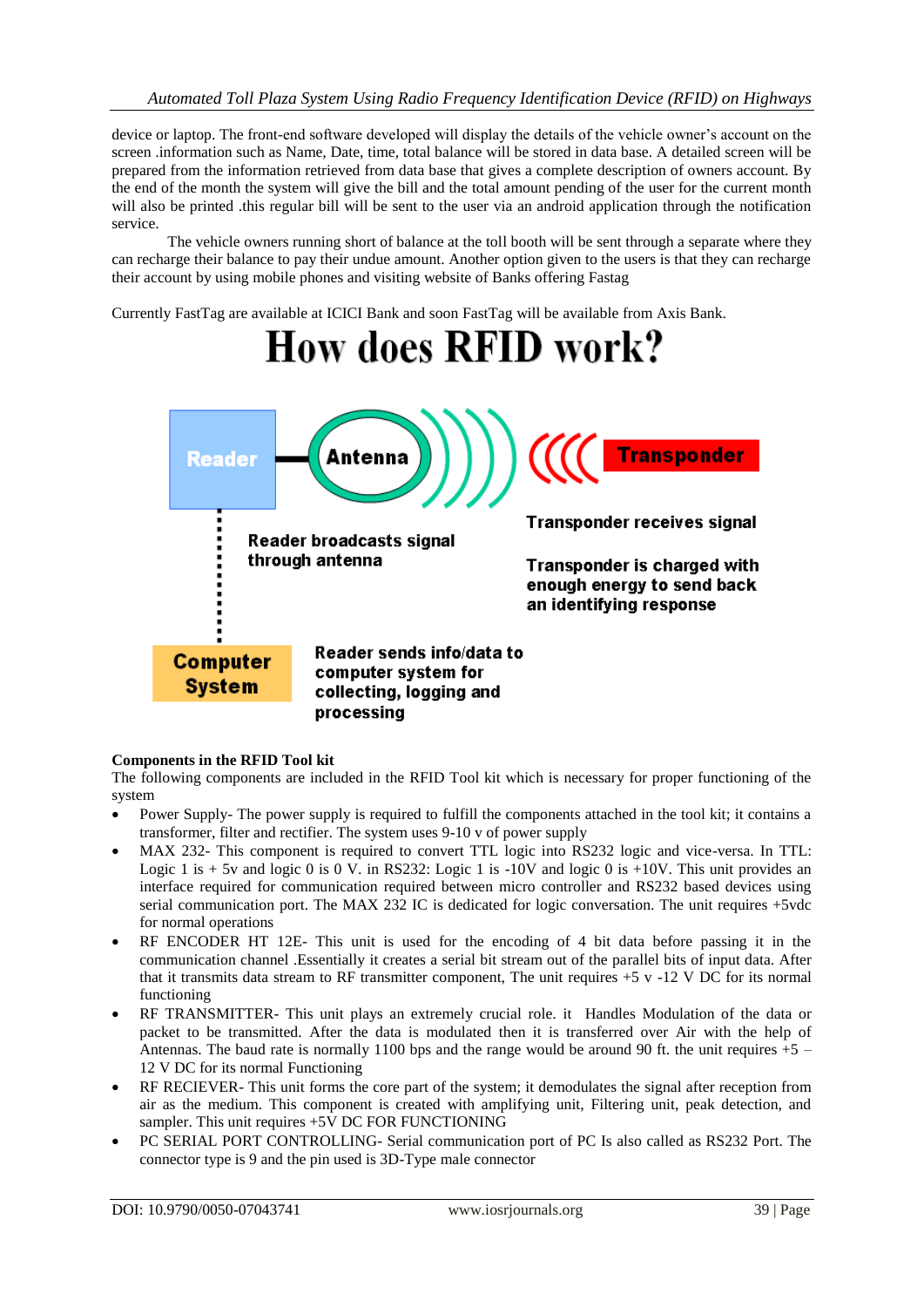DATA BASE MANAGER- A data base management system consists of software that operates databases, access and security, providing storage, backup and other facilities. Databases are designed to offer an organizes mechanism for managing, storing or receiving information. They do so with the help of Tabs. Any of the software technology can be used for database management. MS Access 2007 manages data base in one database file ,it is portable and can be copied and pasted to any other system and can run without installing the software. MS SQL Server 2000-it is complex at installation part and easy to use. The data base developed on it cannot be easily copied and paste on another system, in addition to this, it requires the software to be installed to use the database files.



The country's first interoperable RFID based electronic toll collection was rolled out on the Ahmadabad-Mumbai National Highway which is also connected to National Express Way 1 (NE-1) and the system allows vehicle fitted with electronic tags to sail through six toll plazas operated by three road developers-Larson and Turbo (L&T), IRB infrastructure and NHAI, It works as a pre paid toll account and toll is deducted automatically when vehicle crosses toll plaza, the initial cost of the tag has been kept at Rs 150 and the minimum amount to be deposited for a car is Rs 200. The toll collection project is equipped with RF Scanner that detects the passive tags operating at frequency of 850 MHz to 950 MHz at the distance of 90 feet with a response time of 10 milliseconds .The Road user can enroll and get TAG affixed on their vehicles at designated toll plazas or point of sale stations of authorized Bank

Ministry has rolled out ETC Programme in the country under the brand name **FASTag** s ETC system is intended to save commuters time, fuel, money and reduce pollution and is installed at 55 Toll plazas and their integration with central cleaning house (CCH) operators is almost complete. A web based portal lets National Highway users to access

Information on toll fee and other details .Being GIS Based, toll plazas can be searched on a map. State-Wise list of toll plazas are listed with name, location, national highway and section/stretch numbers are easy to find. User can acquire information by entering toll plaza ''name'' for information. Toll plaza location and fee amount can be ascertained easily. Rates can also be accessed on mobile phones by sending SMS to 56070 with predefined text.